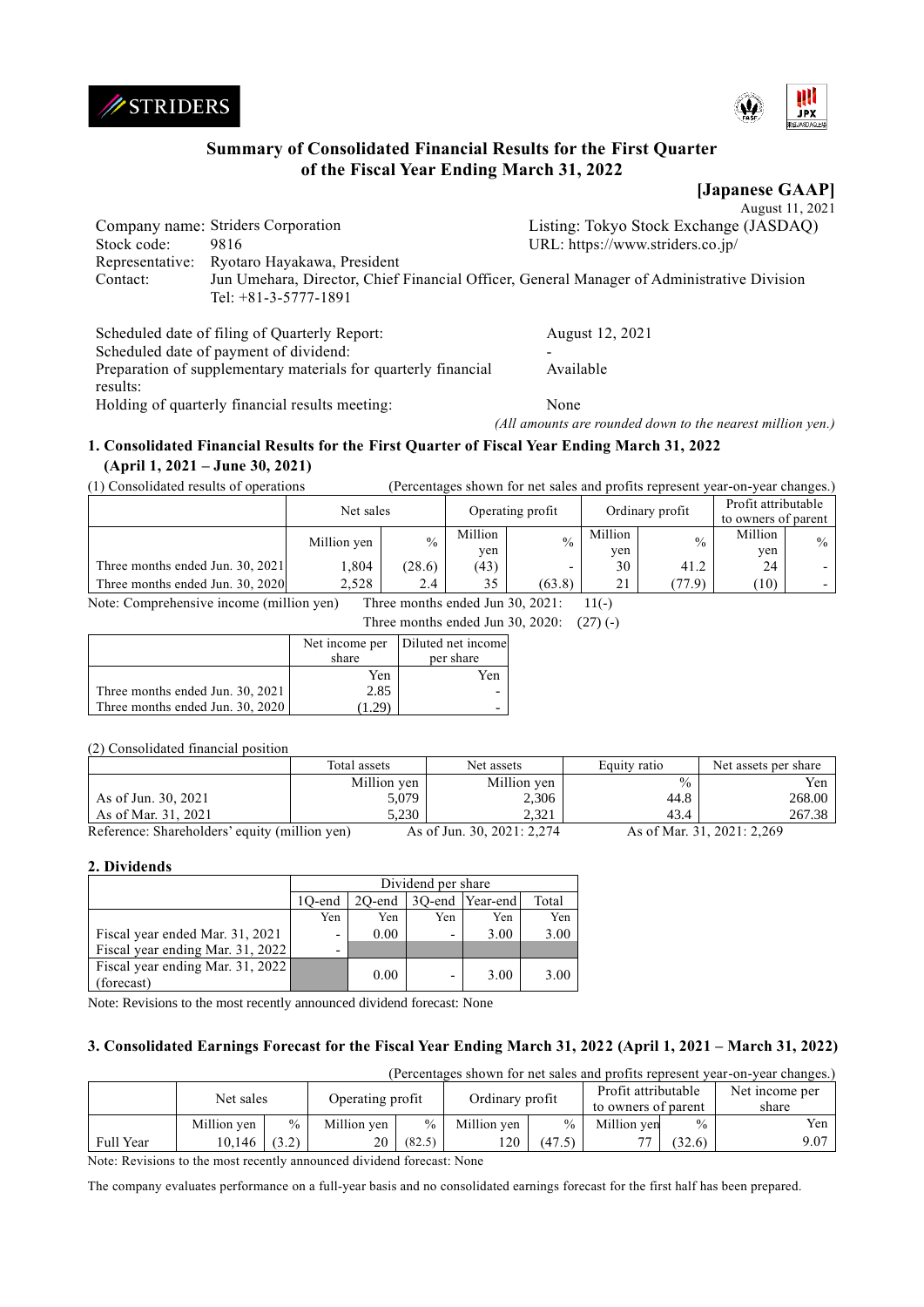# **\* Notes**

(1) Changes in significant subsidiaries during the period (changes in specified subsidiaries resulting in changes in scope of consolidation): None Newly added: - Excluded: -

(2) Application of special accounting methods in the preparation of quarterly consolidated financial statements: None

- (3) Changes in accounting policies and accounting estimates, and restatements
	- 1) Changes in accounting policies due to revisions in accounting standards, others: Yes
	- 2) Changes in accounting policies other than 1) above: None
	- 3) Changes in accounting estimates: None
	- 4) Restatements: None
- (4) Number of outstanding shares (common shares)

| 1) Number of shares outstanding at the end of the period (including treasury shares) |                  |                                                    |                  |
|--------------------------------------------------------------------------------------|------------------|----------------------------------------------------|------------------|
| As of Jun. 30, 2021:                                                                 | 8,912,089 shares | As of Mar. 31, 2021:                               | 8,912,089 shares |
| 2) Number of treasury shares at the end of the period                                |                  |                                                    |                  |
| As of Jun. 30, 2021:                                                                 | $425,139$ shares | As of Mar. 31, 2021:                               | $425,139$ shares |
| 3) Average number of shares outstanding during the period                            |                  |                                                    |                  |
| Three months ended Jun $30, 2021$ : $8,486,950$ shares                               |                  | Three months ended Jun. 30, 2020: 8,471,980 shares |                  |

- \* The current quarterly financial report is not subject to quarterly review by certified public accountants or auditing firms.
- \* Explanation of appropriate use of earnings forecasts, and other special items

### Cautionary statement with respect to forecasts

Forecasts of future performance in these materials are based on assumptions judged to be valid and information available to the Company's management at the time the materials were prepared. These materials are not promises by the Company regarding future performance. Actual results may differ significantly from these forecasts for a number of reasons. For discussion of the assumptions and other factors considered by the Company in preparing the above projections, please refer to page 3 of the attachments "1. Qualitative Information on Quarterly Consolidated Financial Performance, (3) Explanation of Consolidated Earnings Forecast and Other Forward-looking Statements."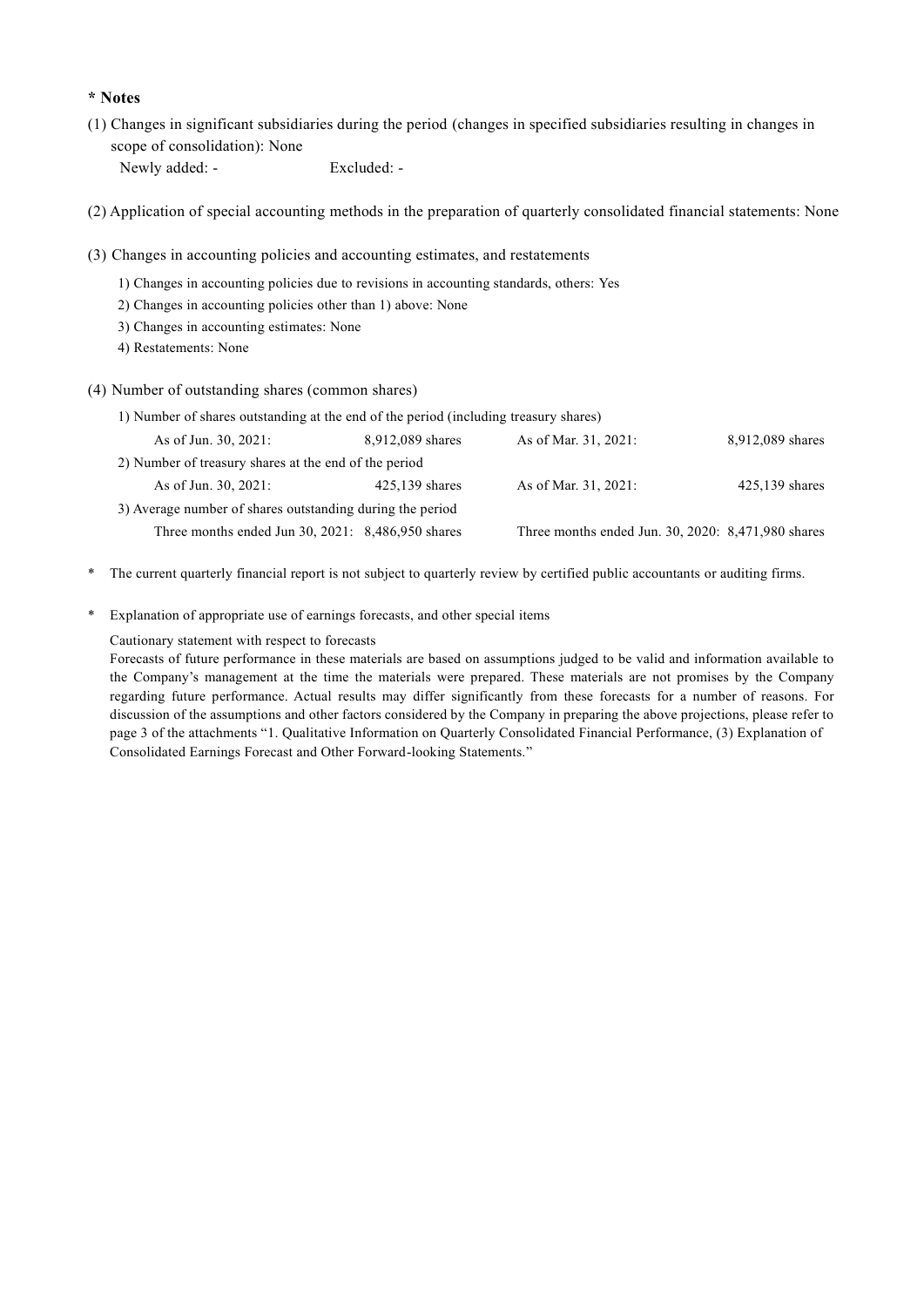# Contents of Attachments

| 1. Qualitative Information on Quarterly Consolidated Financial Performance             | $\overline{2}$ |
|----------------------------------------------------------------------------------------|----------------|
| (1) Explanation of Results of Operations                                               | 2              |
| (2) Explanation of Financial Position                                                  | 3              |
| (3) Explanation of Consolidated Earnings Forecast and Other Forward-looking Statements | 3              |
| 2. Quarterly Consolidated Financial Statements and Notes                               | 4              |
| (1) Quarterly Consolidated Balance Sheet                                               | $\overline{4}$ |
| (2) Quarterly Consolidated Statements of Income and Comprehensive Income               | 6              |
| Quarterly Consolidated Statement of Income                                             |                |
| (For the Three-month Period)                                                           | 6              |
| Quarterly Consolidated Statement of Comprehensive Income                               |                |
| (For the Three-month Period)                                                           | 7              |
| (3) Notes to Consolidated Financial Statements                                         | 7              |
| Going Concern Assumption                                                               | 7              |
| Significant Changes in Shareholders' Equity                                            | 7              |
| Changes in Accounting Policies                                                         | 7              |
| Additional Information                                                                 | 8              |
| Segment Information                                                                    | 8              |
| Relation to Revenue Recognition                                                        | 9              |
|                                                                                        |                |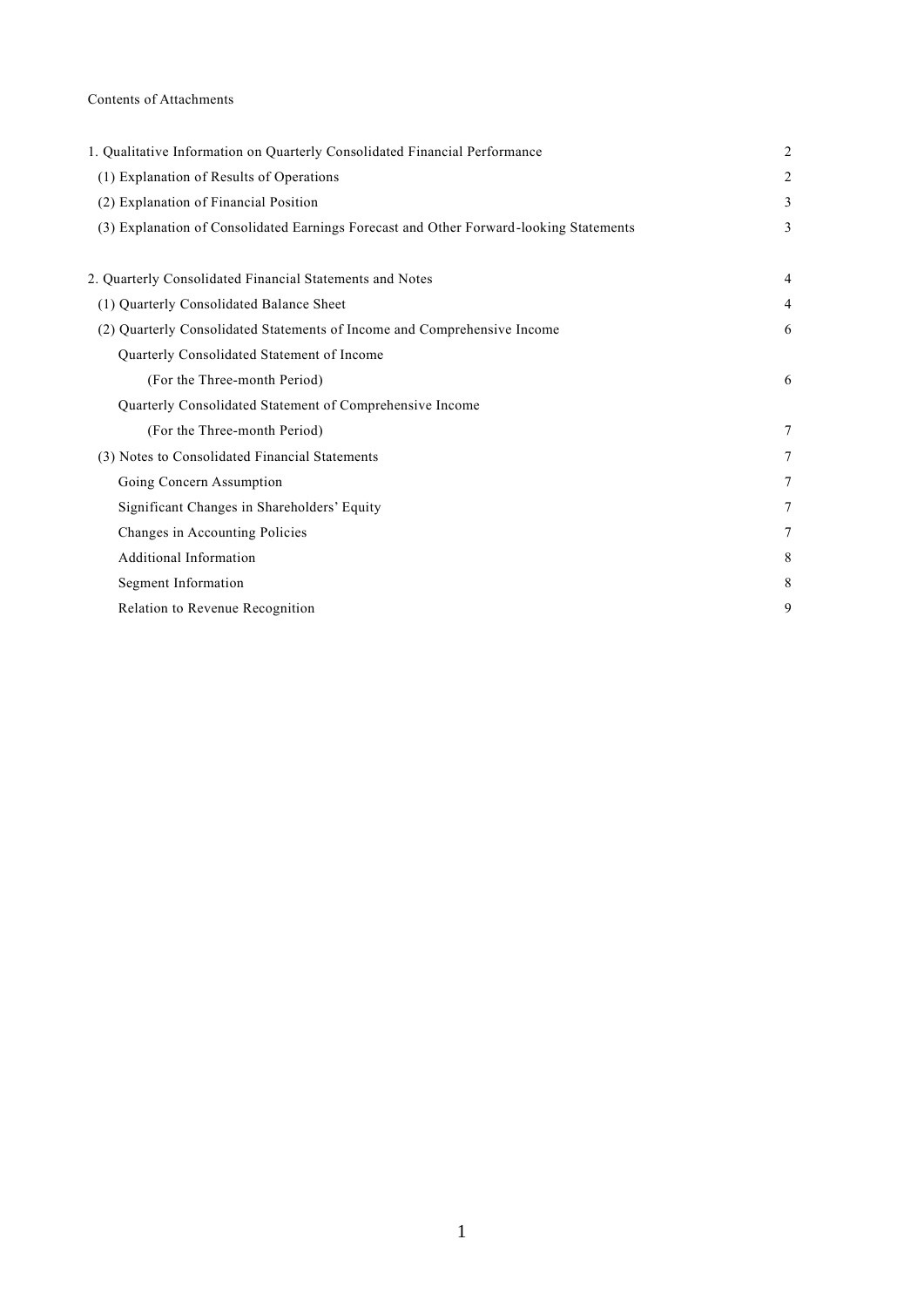#### **1. Qualitative Information on Quarterly Consolidated Financial Performance**

The Group has adopted the "Accounting Standard for Revenue Recognition" (ASBJ Statement No. 29, March 31, 2020, hereinafter referred to as the "Revenue Recognition Accounting Standard") from the beginning of the current first quarter. Fo r more information on the application of the Revenue Recognition Accounting Standard, please refer to "2. Quarterly Consolidated Financial Statements and Notes (3) Notes to Consolidated Financial Statements (Changes in Accounting Policies)"

#### **(1) Explanation of Results of Operations**

During the first quarter of the current fiscal year, the Japanese economy remained in a severe condition due to the effects of COVID-19. As for the Asian economy, most of the Southeast Asian countries, including Indonesia, are facing difficulties in containing the spread of mutated COVID-19 strains that has led them to become the epicentres of the global COVID-19 outbreak instead of Europe and the United States where vaccination efforts are significantly progressing.

Under these economic conditions, the Group (the Company and its consolidated subsidiaries) continued to pursue activities to acquire new investment opportunities overseas, while at the same time working to improve management efficiency in existing businesses and examining business strategies to cope with the effects caused by COVID-19 outbreak.

However, the COVID-19 outbreak has caused the level of investment purpose condominium transactions to be stagnant in Japan and the economic activities in Southeast Asian countries to slow down, resulting in 28.6% decrease year-on-year in net sales to 1,804 million yen, operating loss of 43 million yen compared to 35 million yen operating profit in the previous year, 41.2% increase year-on-year in ordinary profit to 30 million yen, 52.7% increase year-on-year in profit before income taxes to 30 million yen, and net profit attributable to owners of parent of 24 million yen compared to a net loss attributable to owners of parent of 10 million yen in the previous year

The performance of each segment is as follows:

#### **1) Real Estate Business**

Trust Advisers Corporation currently operates the residential property business comprising leasing services for condominium owners as well as rental and condominium building management on a contract basis. The company also engages in the land agency business that caters for condominium owners' needs for buying and selling properties. In the real estate segment, the renewal rate and rent level of existing lease contracts were maintained at a high level and the number of units managed also remained high despite the COVID-19 outbreak, however the outbreak has impacted investment purpose condominium transactions significantly which resulted in a significant decrease of real estate trading transactions compared to the same period last year. As a result, segment sales for the first quarter of the current fiscal year decreased 28.6% year-on-year to 1,492 million yen, while operating profit decreased 51.9% from the same period last year to 48 million yen.

#### **2) Hotel Business**

In the hotel business, we currently operate Narita Gateway Hotel in the Narita International Airport area and Kurashiki Royal Art Hotel in the Kurashiki Bikan Historical Quarter in Okayama Prefecture. The Narita Gateway Hotel has been leased to Chiba Prefecture since April 18, 2020 as a medical treatment facility for COVID-19 patients who are asymptomatic or show mild symptoms and has not been accepting general guests since that date. Although the Kurashiki Royal Art Hotel continues to be affected by COVID-19 outbreak, the number of hotel guests improved compared to the same period of the previous year, and as a result, the segment sales for the first quarter of the current fiscal year increased 22.2% year-on-year to 211 million yen while operating profit was 1 million yen compared to an operating loss of 35 million yen in the previous year.

#### **3) Overseas Business**

As for overseas business, PT. Citra Surya Komunikasi is engaged in advertising agency business mainly for Japanese companies in the Republic of Indonesia, and Striders Global Investment Pte. Ltd. is engaged in investment business in Singapore. For PT. Citra Surya Komunikasi, the results for the period from January to March 2021 are included in the consolidated financial statements with a delay of three months. The situation of the COVID-19 outbreak in Indonesia was severe and had impacted the country's social and economic sectors significantly. As a result, segment sales for the first quarter of the current fiscal year decreased 92.4% year-on-year to 13 million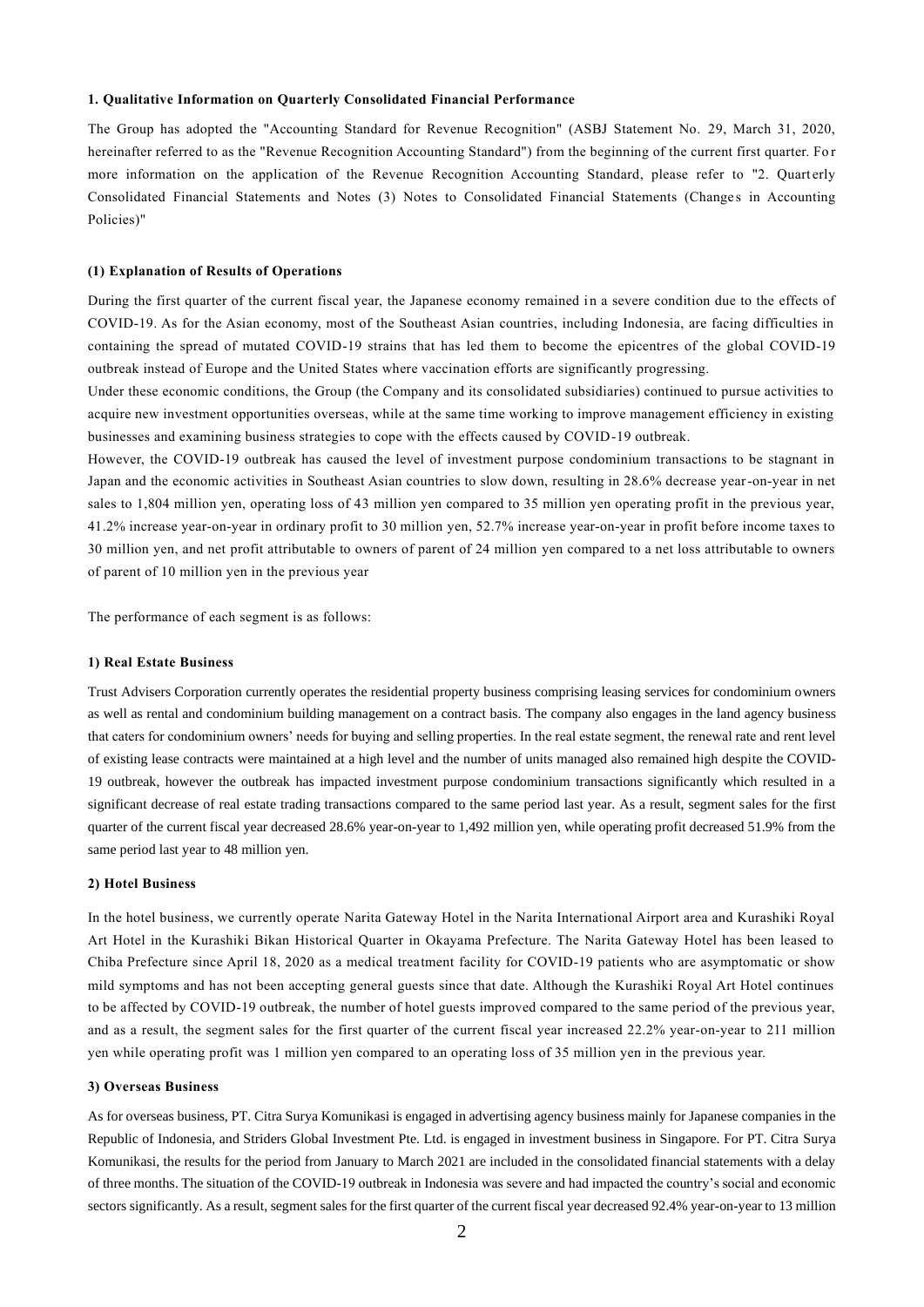yen and operating loss was 43 million yen compared to operating profit of 9 million yen in the previous year.

As for other businesses, we have omitted the performance description from the first quarter of the current fiscal year due to its insignificance to this report.

### **(2) Explanation of Financial Position**

#### **Assets**

Current assets at the end of the first quarter of the current fiscal year totaled 3,250 million yen, a decrease of 116 million yen compared to the end of the previous fiscal year. This was mainly due to a decrease of 196 million yen in cash and deposits. Non-current assets totaled 1,828 million yen, a decrease of 34 million yen from the end of the previous fiscal year. This was mainly due to a decrease of 13 million yen in buildings and structures (net).

As a result, total assets amounted to 5,079 million yen, a decrease of 150 million yen from the end of the previous fiscal ye ar.

### **Liabilities**

Current liabilities at the end of the first quarter of the current fiscal year were 1,034 million yen, a decrease of 16 million yen from the end of the previous fiscal year. This is mainly due to a decrease of 53 million yen in accounts payable. Non -current liabilities totaled 1,738 million yen, a decrease of 119 million yen from the end of the previous fiscal year. This was cause d by a 37 million yen decrease in long-term borrowings.

As a result, total liabilities amounted to 2,773 million yen, a decrease of 136 million yen from the end of the previous fiscal year.

#### **Net assets**

Net assets totaled 2,306 million yen at the end of the first quarter, a decrease of 14 million yen from the end of the previo us fiscal year. This was mainly due to recording of 24 million yen of profit attributable to owners of parent and a dividend payment of 25 million yen.

As a result, the equity ratio was 44.8% (43.4% at the end of the previous fiscal year).

#### **(3) Explanation of Consolidated Earnings Forecast and Other Forward-looking Statements**

There is no change to the earnings forecast in the "Summary of Consolidated Financial Results for the Fiscal Year Ended March 31, 2021" published on May 12, 2021.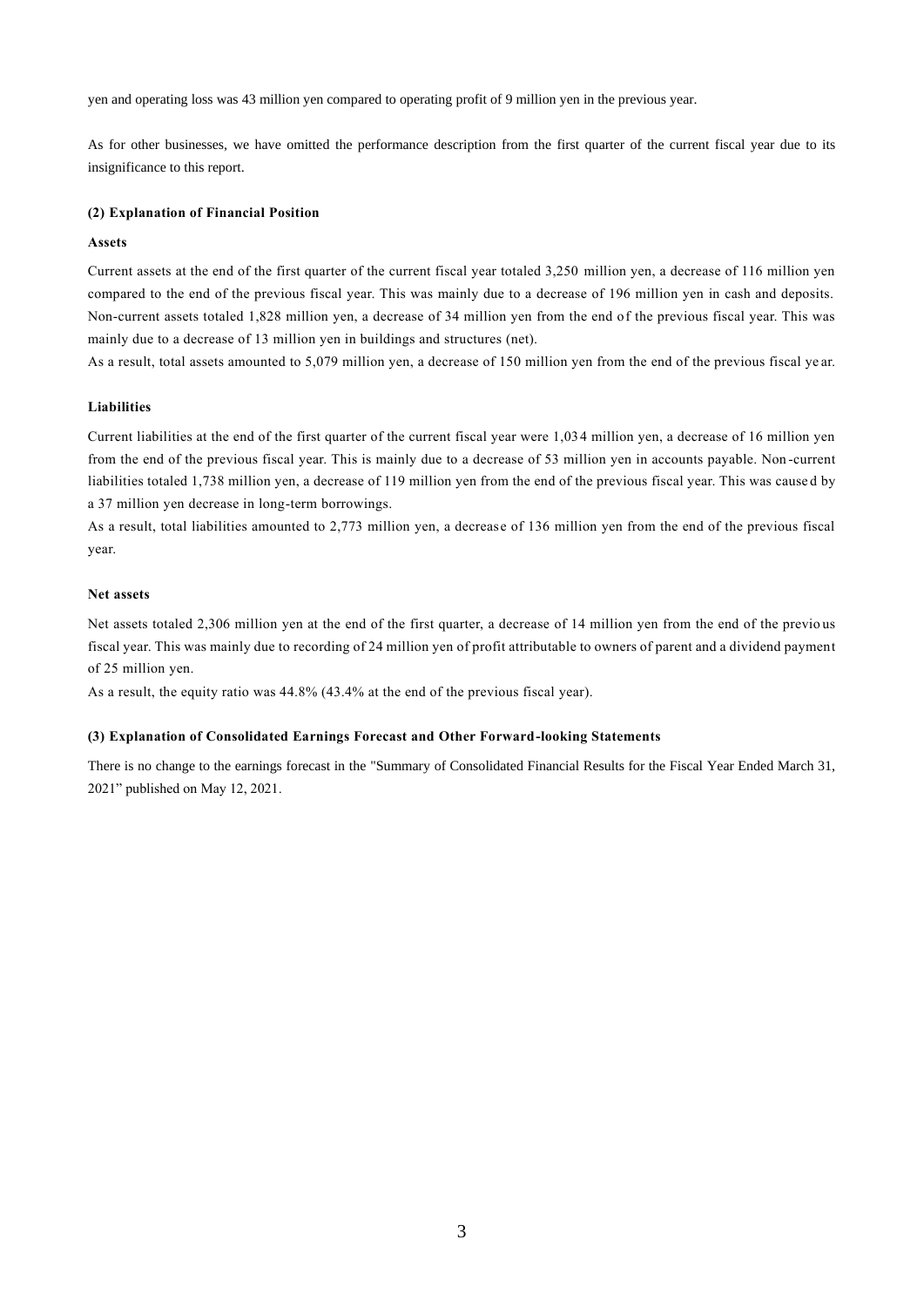# **2. Quarterly Consolidated Financial Statements and Notes**

# **(1) Quarterly Consolidated Balance Sheet**

|                                                |                       | (In Thousands of Yen)   |
|------------------------------------------------|-----------------------|-------------------------|
|                                                | FY3/21                | First quarter of FY3/22 |
|                                                | (As of Mar. 31, 2021) | (As of Jun. 30, 2021)   |
| Assets                                         |                       |                         |
| <b>Current Assets</b>                          |                       |                         |
| Cash and Deposits                              | 2,894,896             | 2,698,131               |
| <b>Account Receivables-Trade</b>               | 180,641               | 173,573                 |
| Securities                                     | 4,587                 | 4,654                   |
| Inventories                                    | 208,930               | 240,609                 |
| Other                                          | 108,093               | 165,577                 |
| Allowance for Doubtful Accounts                | (29, 846)             | (31, 587)               |
| <b>Total Current Assets</b>                    | 3,367,302             | 3,250,958               |
| <b>Non-Current Assets</b>                      |                       |                         |
| Property, Plant and Equipment                  |                       |                         |
| Buildings and Structures, net                  | 868,983               | 855,023                 |
| Land                                           | 348,663               | 348,663                 |
| Other, Net                                     | 99,920                | 93,460                  |
| Total Property, Plant and Equipment            | 1,317,567             | 1,297,147               |
| <b>Intangible Assets</b>                       |                       |                         |
| Goodwill                                       | 107,619               | 105,588                 |
| Others                                         | 18,943                | 17,750                  |
| <b>Total Intangible Assets</b>                 | 126,562               | 123,339                 |
| <b>Investments and Other Assets</b>            |                       |                         |
| <b>Investment Securities</b>                   | 231,050               | 237,794                 |
| Shares of Subsidiaries and Associates          | 82,551                | 67,666                  |
| Deferred Tax Assets                            | 28,593                | 26,850                  |
| Others                                         | 76,858                | 76,162                  |
| Allowance for Doubtful Accounts                | (285)                 | (190)                   |
| <b>Total Investments and Other Assets</b>      | 418,768               | 408,283                 |
| <b>Total Non-Current Assets</b>                | 1,862,898             | 1,828,770               |
| <b>Total Assets</b>                            | 5,230,200             | 5,079,729               |
| Liabilities                                    |                       |                         |
| <b>Current Liabilities</b>                     |                       |                         |
| Accounts Payable-Trade                         | 124,036               | 70,089                  |
| Short-Term Borrowings                          | 11,512                | 10,000                  |
| <b>Current Portion of Bonds Payable</b>        | 60,000                | 60,000                  |
| <b>Current Portion of Long-term Borrowings</b> | 150,376               | 150,372                 |
| <b>Unearned Revenue</b>                        | 185,212               | 198,743                 |
| <b>Accrued Expenses</b>                        | 78,748                | 97,404                  |
| Accounts Payable-Other                         | 72,661                | 71,577                  |
| Income Taxes Payable                           | 75,442                | 33,174                  |
| Provision for Bonuses                          | 27,712                | 17,056                  |
| Deposits Received                              | 123,880               | 153,826                 |
| <b>Interest Rate Swaps</b>                     | 15,017                | 13,536                  |
| Others                                         | 126,944               | 158,980                 |
| <b>Total Current Liabilities</b>               | 1,051,545             | 1,034,761               |
|                                                |                       |                         |

Non-Current Liabilities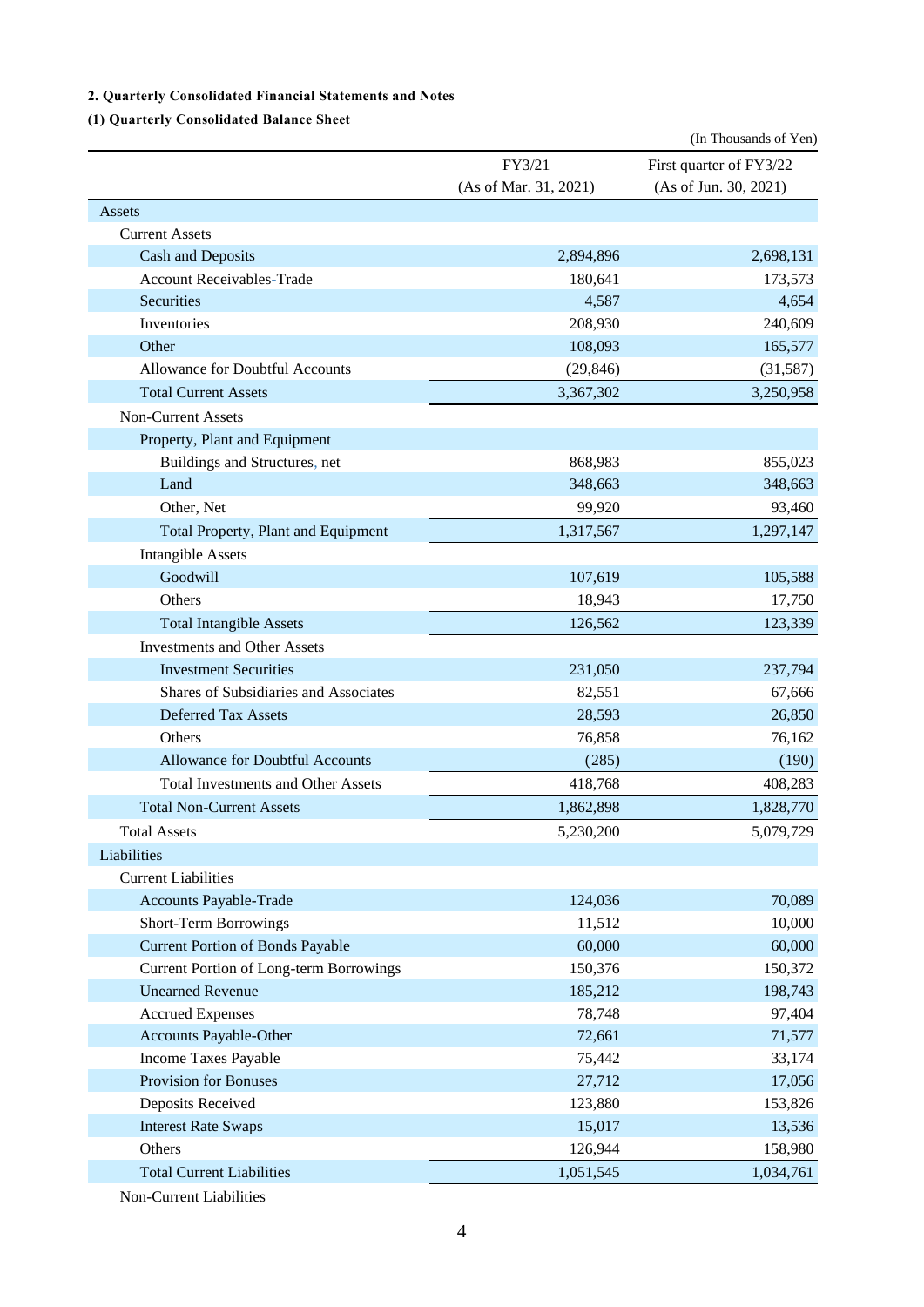| <b>Bonds Payable</b>                                     | 260,000               | 240,000                 |
|----------------------------------------------------------|-----------------------|-------------------------|
| Long-term Borrowings                                     | 1,109,224             | 1,071,634               |
| <b>Retirement Benefit Liabilities</b>                    | 61,805                | 63,980                  |
| Long-term Leasehold and Guarantee Deposits               | 192,470               | 182,951                 |
| Received                                                 |                       |                         |
| Deferred Tax Liabilities                                 | 159,126               | 157,717                 |
| Others                                                   | 74,969                | 22,084                  |
| <b>Total Non-Current Liabilities</b>                     | 1,857,595             | 1,738,368               |
| <b>Total Liabilities</b>                                 | 2,909,140             | 2,773,129               |
|                                                          |                       | (Thousands of Yen)      |
|                                                          | FY3/21                | First quarter of FY3/22 |
|                                                          | (as of Mar. 31, 2021) | (as of Jun. 30, 2021)   |
| <b>Net Assets</b>                                        |                       |                         |
| Shareholders' Equity                                     |                       |                         |
| <b>Share Capital</b>                                     | 1,585,938             | 1,585,938               |
| Capital Surplus                                          | 109,730               | 109,730                 |
| <b>Retained Earnings</b>                                 | 732,817               | 731,539                 |
| <b>Treasury Shares</b>                                   | (144, 848)            | (144, 848)              |
| Total Shareholders' Equity                               | 2,283,637             | 2,282,359               |
| Accumulated Other Comprehensive Income                   |                       |                         |
| Valuation Difference on Available-for-sale<br>Securities | 8,599                 | 13,072                  |
| Deferred Gains or Losses on Hedges                       | (14, 834)             | (13, 381)               |
| Foreign Currency Translation Adjustment                  | (2,373)               | (1,668)                 |
| Remeasurements of Defined Benefit Plans                  | (5,815)               | (5,860)                 |
| <b>Total Accumulated Other Comprehensive</b>             |                       |                         |
| Income                                                   | (14, 424)             | (7,838)                 |
| <b>Share Acquisition Rights</b>                          | 3,375                 | 3,375                   |
| Non-Controlling Interests                                | 48,471                | 28,703                  |
| <b>Total Net Assets</b>                                  | 2,321,059             | 2,306,599               |
| <b>Total Liabilities and Net Assets</b>                  | 5,230,200             | 5,079,729               |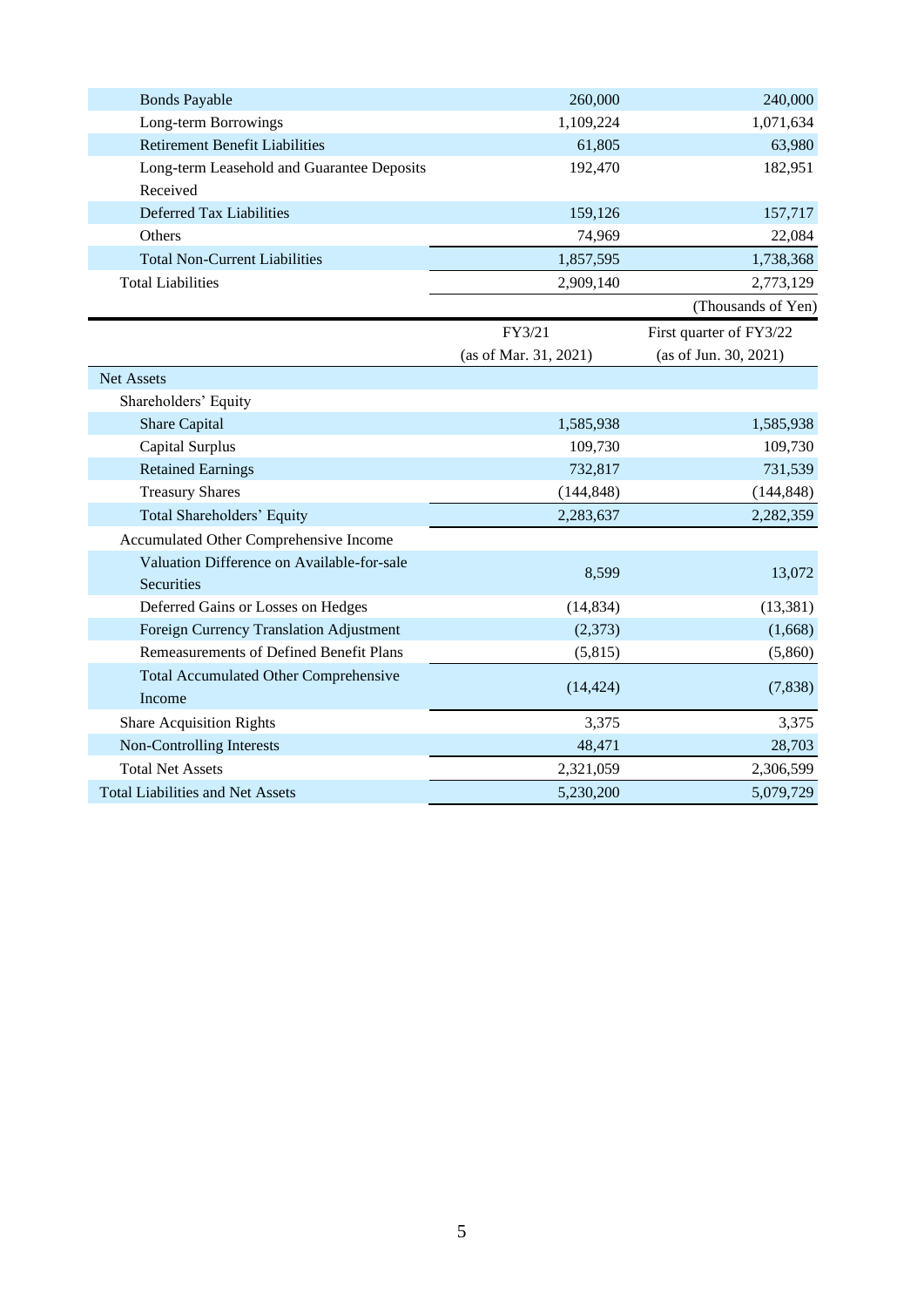# **(2) Quarterly Consolidated Statements of Income and Comprehensive Income**

**Quarterly Consolidated Statement of Income (For the Three-month Period)**

|                                                         |                                  | (Thousands of Yen)               |
|---------------------------------------------------------|----------------------------------|----------------------------------|
|                                                         | First three months of FY 3/21    | First three months of FY 3/22    |
|                                                         | $(Apr. 1, 2020 - Jun. 30, 2020)$ | $(Apr. 1, 2021 - Jun. 30, 2021)$ |
| <b>Net Sales</b>                                        | 2,528,811                        | 1,804,395                        |
| <b>Cost of Sales</b>                                    | 2,036,551                        | 1,378,265                        |
| <b>Gross Profit</b>                                     | 492,259                          | 426,130                          |
| Selling, General and Administrative Expenses            | 456,780                          | 469,588                          |
| <b>Operating Profit</b>                                 | 35,478                           | (43, 458)                        |
| Non-Operating Income                                    |                                  |                                  |
| <b>Interest Income</b>                                  | 565                              | 593                              |
| Dividend Income                                         | 22                               |                                  |
| <b>Commission Income</b>                                | 7,661                            | 11,733                           |
| Securities Sales Income                                 | 222                              | 447                              |
| Subsidy income                                          | 4,300                            | 47,807                           |
| Other Income                                            | 7,862                            | 21,668                           |
| <b>Total Non-Operating Income</b>                       | 20,634                           | 82,251                           |
| Non-Operating Expenses                                  |                                  |                                  |
| <b>Interest Expenses</b>                                | 3,589                            | 4,106                            |
| <b>Interest on Bonds</b>                                | 624                              | 538                              |
| Foreign Exchange Losses                                 | 15,770                           | 1,385                            |
| Share of Loss of Entities Accounted for Using           | 14,614                           | 66                               |
| <b>Equity Method</b>                                    |                                  |                                  |
| <b>Other Expenses</b>                                   | 48                               | 2,381                            |
| <b>Total Non-Operating Expenses</b>                     | 34,647                           | 8,478                            |
| <b>Ordinary Profit</b>                                  | 21,466                           | 30,314                           |
| <b>Extraordinary Loss</b>                               |                                  |                                  |
| <b>Loss on Investment Securities Sales</b>              | 33                               |                                  |
| <b>Total Extraordinary Loss</b>                         | 33                               |                                  |
| Profit before distributions of profit or loss on silent | 21,433                           | 30,314                           |
| partnerships and income taxes                           |                                  |                                  |
| Distributions of profit or loss on silent partnerships  | 1,576                            |                                  |
| Profit before Income Taxes                              | 19,856                           | 30,314                           |
| <b>Income Taxes-Current</b>                             | 31,038                           | 28,004                           |
| <b>Income Taxes-Deferred</b>                            | (1, 422)                         | (1,408)                          |
| <b>Total Income Taxes</b>                               | 29,616                           | 26,596                           |
| Profit (loss)                                           | (9,760)                          | 3,718                            |
| Profit (loss) attributable to Non-Controlling Interests | 1,206                            | (20, 464)                        |
| Profit (loss) attributable to Owners of Parent          | (10, 967)                        | 24,182                           |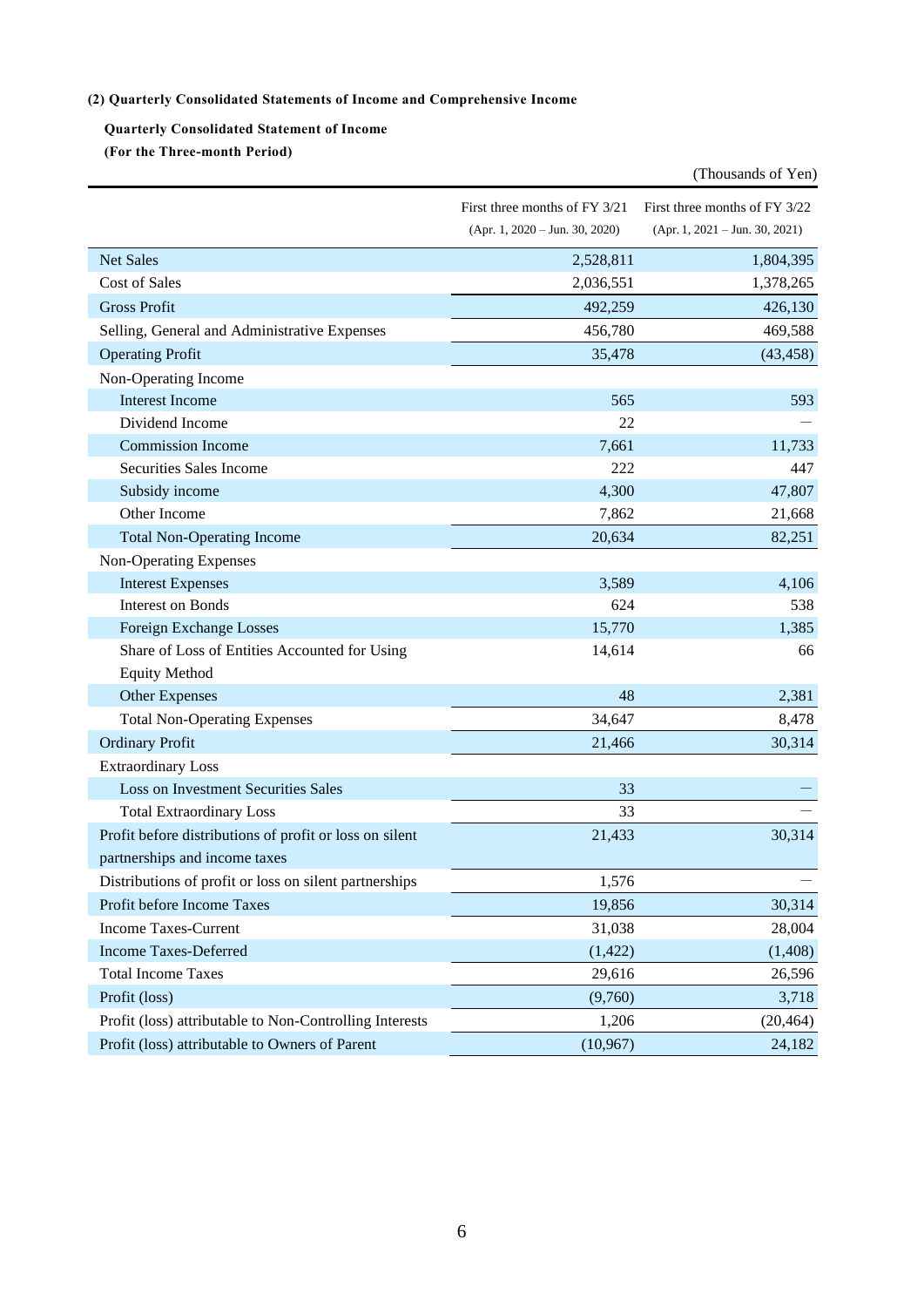### **Quarterly Consolidated Statement of Comprehensive Income (For the Three-month Period)**

|                                                                 | First three months of FY3/21 First three months of FY3/22<br>$(Apr 1, 2020 - Jun 30, 2020)$ | $(Apr 1, 2021 - Jun 30, 2021)$ |
|-----------------------------------------------------------------|---------------------------------------------------------------------------------------------|--------------------------------|
| Profit (Loss)                                                   | (9,760)                                                                                     | 3,718                          |
| Other Comprehensive Income                                      |                                                                                             |                                |
| Valuation Difference on Available-for-Sale<br><b>Securities</b> | (7, 744)                                                                                    | 4,468                          |
| Deferred Gains or Losses on Hedges                              | 1,972                                                                                       | 1,453                          |
| Foreign Currency Translation Adjustment                         | (14, 448)                                                                                   | 1,226                          |
| Remeasurements of Defined Benefit Plans, net of<br>tax          | 2,185                                                                                       | 390                            |
| <b>Total Other Comprehensive Income</b>                         | (18,035)                                                                                    | 7,538                          |
| Comprehensive Income                                            | (27, 795)                                                                                   | 11,256                         |
| Comprehensive Income attributable to:                           |                                                                                             |                                |
| <b>Owners of Parent</b>                                         | (25,798)                                                                                    | 30,768                         |
| Non-Controlling Interests                                       | (1,996)                                                                                     | (19,511)                       |

(Thousands of Yen)

### **(3) Notes to Quarterly Consolidated Financial Statements**

#### **Going Concern Assumption**

Not applicable.

### **Significant Changes in Shareholders' Equity**

Not applicable.

#### **Changes in Accounting Policies**

The Company has adopted the "Accounting Standard for Revenue Recognition" (ASBJ Statement No. 29, March 31, 2020, hereinafter referred to as the "Revenue Recognition Accounting Standard") from the beginning of the first quarter of the current fiscal year and recognizes revenue at the amount expected to be received in exchange for the promised goods or services when control of the goods or services is transferred to the customer.

For the application of the revenue recognition accounting standard, the Company has followed the transitional treatment prescribed in the proviso of Paragraph 84 of the revenue recognition accounting standard, and the cumulative effect of retroactively applying the new accounting policy prior to the beginning of the current first quarter has been added to or deducted from retained earnings at the beginning of the current first quarter, and the new accounting policy has been applied from the relevant beginning balance.

As a result, there is no impact on profit and loss for the first quarter of the current fiscal year or on the balance of reta ined earnings at the beginning of the current fiscal year.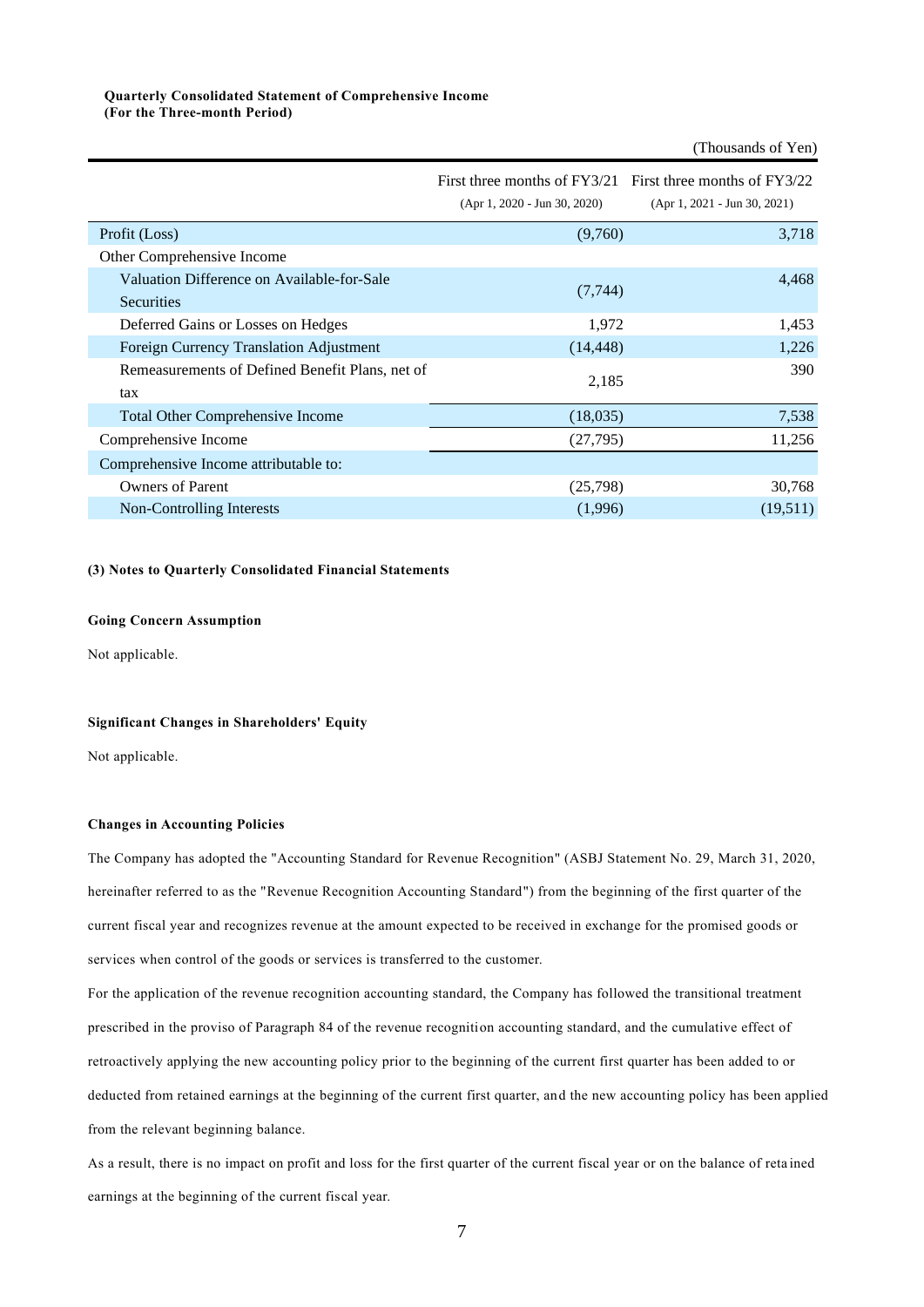In addition, in accordance with the transitional treatment prescribed in Paragraph 28-15 of the "Accounting Standard for

Quarterly Financial Reporting" (ASBJ Statement No. 12, March 31, 2020), the Company has not presented information on revenues from contracts with customers broken down for the first quarter of the previous fiscal year.

### **Additional Information**

(Accounting estimates concerning the effects of COVID-19)

No material changes were made to the assumptions regarding the impact of the spread of COVID-19 as described in

(Additional Information) (Accounting estimates concerning the effects of COVID-19) in the Annual Securities Report for the year ended March 31, 2021.

### **Segment Information**

Ⅰ First three months of FY3/21 (Apr. 1, 2020 – Jun. 30, 2020) Information related to net sales and profit or loss for each reportable segment

| (In Thousands of Yen)                |                                       |                          |                             |           |                   |           |                        |                                                                    |
|--------------------------------------|---------------------------------------|--------------------------|-----------------------------|-----------|-------------------|-----------|------------------------|--------------------------------------------------------------------|
|                                      | Reportable segment                    |                          |                             |           |                   |           |                        | Amount shown                                                       |
|                                      | <b>Real Estate</b><br><b>Business</b> | Hotel<br><b>Business</b> | Overseas<br><b>Business</b> | Subtotal  | Other<br>(Note 1) | Total     | Adjustment<br>(Note 2) | on quarterly<br>consolidated<br>statement of<br>income (Note<br>3) |
| <b>Net Sales</b>                     |                                       |                          |                             |           |                   |           |                        |                                                                    |
| <b>External Sales</b>                | 2,090,841                             | 173,033                  | 176,460                     | 2,440,335 | 88,475            | 2,528,811 |                        | 2,528,811                                                          |
| Inter-segment sales<br>and transfers |                                       |                          |                             |           |                   |           |                        |                                                                    |
| Total                                | 2,090,841                             | 173,033                  | 176,460                     | 2,440,335 | 88,475            | 2,528,811 |                        | 2,528,811                                                          |
| Segment Profit (loss)                | 99,981                                | (35, 439)                | 9,835                       | 74,376    | 10,519            | 84,896    | (49, 417)              | 35,478                                                             |

Note:

1. The "Other" business segment consists of activities that are not included in any of the reportable segments, and includes the information technology business and the food business.

2. The negative adjustment of 49,417 thousand yen to segment profit (loss) is mainly personnel and other expenses for administrative departments

3. Segment profit (loss) is adjusted with operating profit shown on the quarterly consolidated statement of income